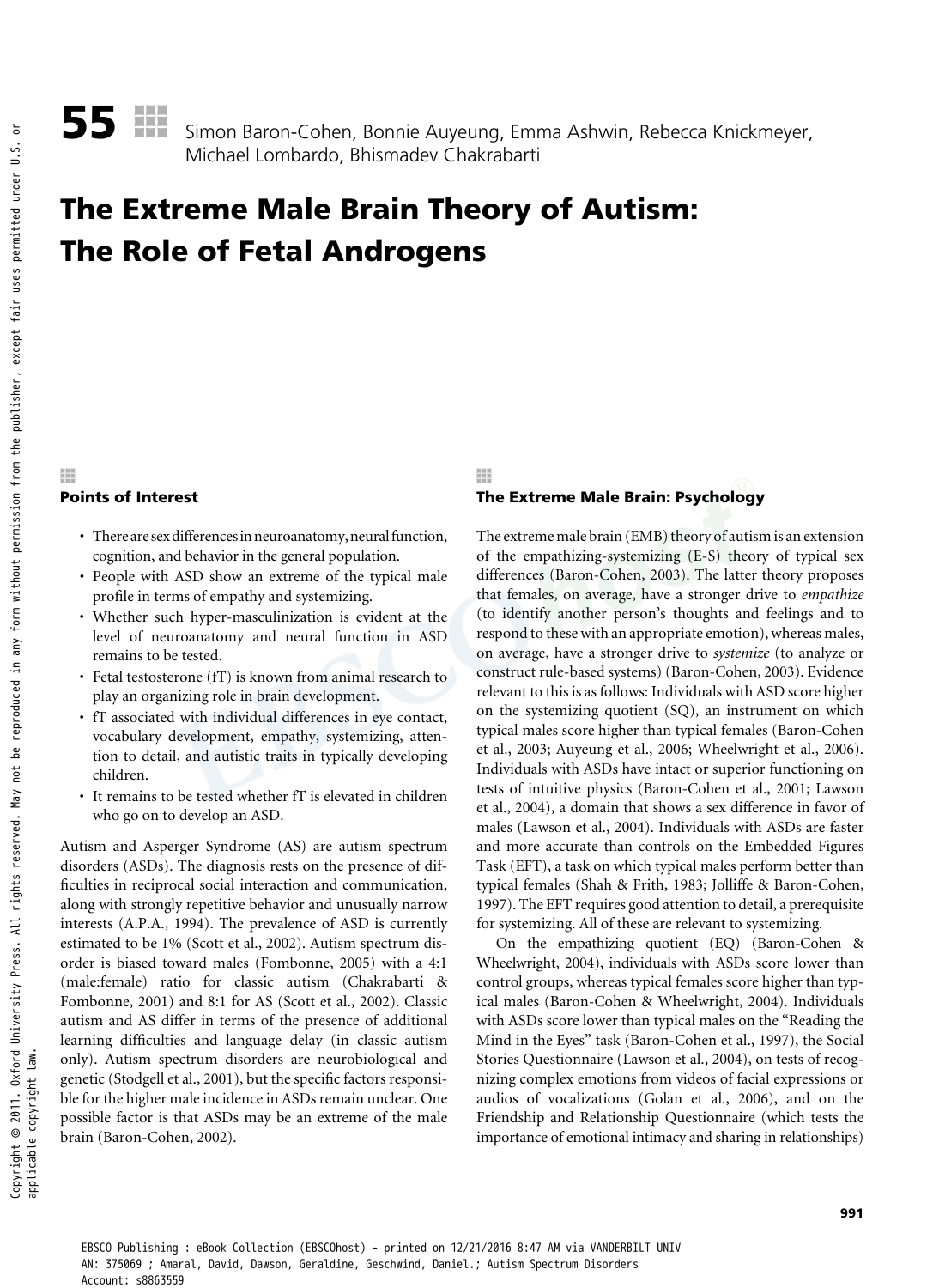(Baron-Cohen & Wheelwright, 2003 ). All of these are tests of empathy. On the Childhood Autism Spectrum Test (CAST) (Scott et al., 2002; Scott et al., 2002), boys score higher than girls (Williams et al., 2008), and children with ASDs score higher than controls (Williams et al., 2005). On the autism spectrum quotient (AQ) (Baron-Cohen et al., 2001a), individuals with ASDs score higher than those without a diagnosis (Baron-Cohen et al., 2001). Among controls, males score higher than females (Baron-Cohen et al., 2001; Baron-Cohen et al., 2006; Auyeung et al., 2008), a finding that has been reported cross-culturally (Wakabayashi et al., 2004; Wakabayashi et al., 2006; Wakabayashi et al., 2007; Hoekstra et al., 2008). Similar results have been found using the Social Responsiveness Scale (SRS), finding that individuals with an ASD diagnosis score higher than typical males, who in turn score higher than typical females (Constantino & Todd, 2005). All of these are measures of autistic traits.

#### Á

#### **The Extreme Male Brain: Biology**

 Characteristics of neurodevelopment in autism may also represent an exaggeration of typical sex differences in brain development (Baron-Cohen et al., 2005). For example, there is larger overall brain volume in males during childhood (Giedd et al., 1996), and in ASDs, this may be even more extreme (Courchesne et al., 2004). There is greater growth of the amygdala in males during childhood (Merke et al., 2003 ), and in ASDs, this may be even more extreme (Sparks et al., 2002 ). The posterior section of the corpus callosum is thicker in females than males (Jancke et al., 1997 ) and in ASDs is even thinner than is typical (Herbert et al., 2004). These are all volumetric measures of the brain. Using fMRI, typical females show increased activity in the extrastriate cortex during the EFT and increased activity bilaterally in the inferior frontal cortex during the "Reading the Mind in the Eyes" Test compared to typical males (Baron-Cohen et al., 2006 ). People with ASDs show even less activity in each of these regions during these tasks (Baron-Cohen et al., 1999; Ring et al., 1999). Parents of children with ASDs also show hyper-masculinization of brain activity (Baron-Cohen et al., 2006), suggesting that this may be part of the broader autism phenotype. These are all functional neuroimaging measures of the brain. It remains important to identify the biological mechanisms that cause such sexual dimorphism. One possible biological mechanism is the effect of fetal testosterone (fT) (Geschwind & Galaburda, 1985), reviewed in the next section.

### **The Role of Fetal Testosterone in Brain Development**

Á

 Fetal gonadal hormones (including the androgens [e.g., testosterone, dihydrotestosterone], estrogens [e.g., estradiol,



 **Figure 55–1 . The Empathizing-Systemizing Model of Typical Sex Differences.** The main brain types are illustrated on axes of Empathising (E) and Systemising (S) dimensions (numbers represent standard deviations from the mean). Balanced brain (Type B); female brain (Type E), male brain (Type S); the extreme Types E and S lie at the outer borders. According to the 'extreme male brain' theory of autism, people with ASD will generally fall in the darkest region. Modified with permission from Baron-Cohen, S. (2002). The extreme male brain theory of autism. *Trends in* 

estrone, estriol], and progestins [e.g., progesterone]) lead to the differentiation of the male and female phenotype (Fuchs & Klopper, 1983; Tulchinsky & Little, 1994; Kimura, 1999; Hines, 2004). If androgens and the androgen receptors are present, the male genital phenotype will develop. If not (as seen in Complete Androgen Insensitivity Syndrome), the female genital phenotype will develop (Jost, 1961; Jost, 1970, 1972; George et al., 1992). Fetal gonadal hormones are essential for sexual differentiation of both the body and the brain (Goy, 1980; Fitch & Denenberg, 1998). In what follows, we summarize some key points in this process. Three surges in testosterone levels are known to occur. The first surge is between weeks 8 and 24 of gestation (Collaer & Hines, 1995; Baron-Cohen et al., 2004; Hines, 2004). Most of the prenatal androgen effects occur between 7 and 12 weeks of gestation (Rommerts, 2001). Then, after birth, a second peak in circulating testosterone occurs in human male infants. Usually the levels remain in the pubertal range for a few months and then drop to the barely detectable levels observed in childhood by age 4 to 6 months (Smail et al., 1981 ). Finally, the third surge is associated with puberty. Individuals vary both in the levels of hormones to which they are exposed and in their sensitivity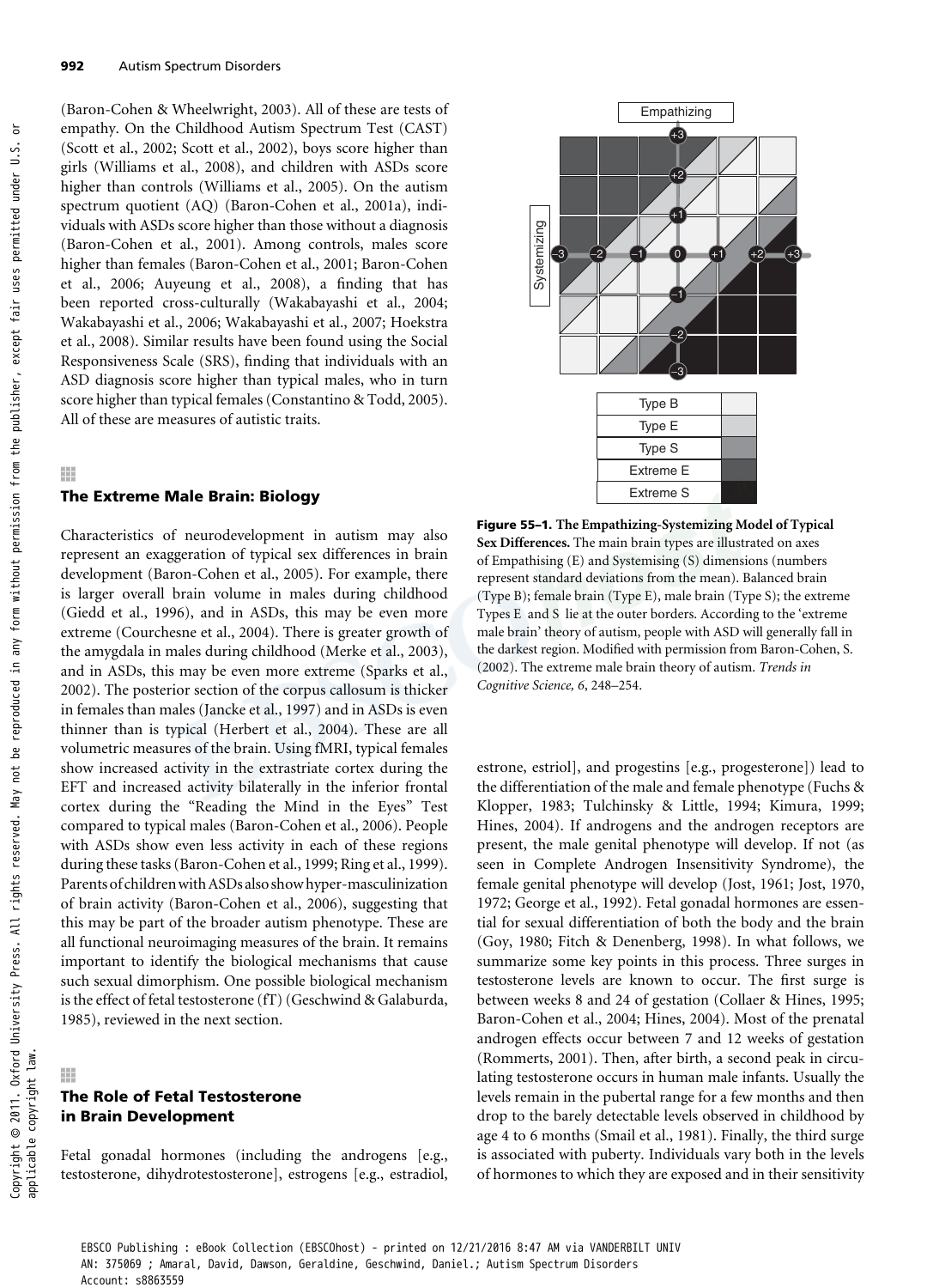to those hormones. Variations in androgen responsivity (caused by mutations in the human androgen receptor gene) can result in complete insensitivity to androgens (and thus female differentiation) or to infertility and minor undervirilization (Casella et al., 2001). The timing of hormonal effects influences whether effects are organizational or activational (Goy, 1980). Organizational effects produce *permanent* changes in the brain (Phoenix et al., 1959 ) and are most likely to occur during early development when most neural structures are becoming established. The discovery of such organizational effects of fT came from animal research (mostly rodents), and to date, these have only looked at neuroanatomy or limited aspects of behavior (spatial ability and mating). Activational effects occur later and are associated with concurrent changes in circulating hormone levels (Kimura & Hampson, 1994; Cooke et al., 1999).

#### Á

# **Fetal Androgens Affect Brain and Behavior: Evidence from Rare Medical Conditions**

 Although animal research provides strong evidence for the effect of hormones in development, the direct manipulation of hormones in human fetuses is unethical. Instead, researchers have studied people, in whom for medical reasons the sex hormones are higher or lower than expected for a person's sex (Money & Ehrhardt, 1972). Two examples are *Congenital Adrenal Hyperplasia (CAH)* and *Complete Androgen Insensitivity Syndrome (CAIS)* . Congenital Adrenal Hyperplasia is a condition in which an enzymatic defect (usually caused by mutations in the gene coding for 21-hydroxylase) results in high levels of adrenal androgens, beginning very early in gestation. It has an incidence of 1 in 10,000 to 1 in 15,000 live births (Grumbach et al., 2003 ). Females with CAH differ from unaffected females (their siblings or age- and sex-matched controls) in spatial orienting, visualization, and targeting (Resnick et al., 1986; Hampson et al., 1998; Hines et al., 2003b). Females with CAH are also more likely than controls to be left-handed (Nass et al., 1987 ), although the difference is small and inconsistent. Females with CAH are more interested in male-typical activities and less interested in female-typical activities (Ehrhardt & Baker, 1974; Berenbaum & Hines, 1992; Berenbaum & Snyder, 1995; Berenbaum, 1999; Hines et al., 2004 ). Girls with CAH score lower than sex-matched controls on measures assessing empathy, intimacy, and the need for close social relationships (Mathews et al., 2009; Helleday et al., 1993; Resnick, 1982; Kuhnle & Bullinger, 1997). Individuals with CAH showed higher levels of language and learning difficulties than unaffected family members (Resnick et al., 1986). All these changes can be interpreted as masculinization.

 Complete Androgen Insensitivity Syndrome is a second example of a rare medical condition affecting prenatal endocrine responses. It occurs when there is a complete deficiency of working androgen receptors. It is an X-linked recessive disorder and hence occurs more often in genetic males. Prevalence is between 1 in 20,000 and 1 in 60,000 live male births. At birth, genetic male infants with CAIS are phenotypically female, despite an XY complement, and are usually raised as girls. At puberty, breasts develop under the influence of estrogen derived from testicular androgens. Diagnosis usually takes place when menarche fails to occur (Nordenstrom et al., 2002; Grumbach et al., 2003). In studies, gender identity has not differed between genetic males with CAIS and control women (Quadagno et al., 1977 ; Hines et al., 2003a ). Individuals with CAIS perform in a female-typical fashion on tests of visuo-spatial ability (Money et al., 1984).

These findings suggest that two X chromosomes or functioning ovaries are not required for feminine-typical psychological development in humans and highlight the role of androgen receptors in influencing masculine-typical psychological development. However, existing studies have not examined all sexually dimorphic aspects of neurobiology and cognition in these populations. Therefore, one cannot rule out an effect of X-chromosome genes or ovarian hormones on some aspects of sex-typical neurodevelopment.

#### Á

# **Fetal Androgens Affect Brain and Behavior: Evidence from Amniotic Fluid Testosterone**

 Another approach to testing if fetal androgens affect brain and behavior is to measure fT in amniotic fluid obtained during routine diagnostic amniocentesis. An advantage of this approach is its timing. It is typically performed during the second trimester of pregnancy (usually 14–20 weeks of gestation) that coincides with the serum testosterone peak period in male fetuses. Several studies have documented a large sex difference in amniotic androgen levels (Judd et al., 1976; Dawood, 1977; Robinson et al., 1977; Nagami et al., 1979; Finegan et al., 1989). The origin of androgens in amniotic fluid is the fetus itself. Hormones enter the amniotic fluid via diffusion through the fetal skin in early pregnancy and via fetal urine in later pregnancy (Judd et al., 1976; Schindler, 1982). Testosterone obtained in amniotic fluid is thought to be a good reflection of the levels in the fetus (van de Beek et al., 2004) and represents an alternative to direct assay of fetal serum that would be unnecessarily invasive. In the Cambridge Fetal Androgen Project, children whose mothers had amniocentesis during pregnancy (but who were otherwise typically developing children) were followed-up after birth at ages 12, 18, 24, 48, and 96 months (Baron-Cohen et al., 2004 ). Evidence that amniotic testosterone affects cognitive development includes the following. Fetal testosterone is inversely associated with eye contact in males at age 12 months (Lutchmaya et al., 2002 ). Fetal testosterone is inversely associated with size of vocabulary development at ages 18 and 24 months (Lutchmaya et al., 2002). Fetal testosterone is inversely associated with quality of social relationships, and positively associated with narrow interests, at age 48 months (Knickmeyer et al., 2005). Fetal testosterone is inversely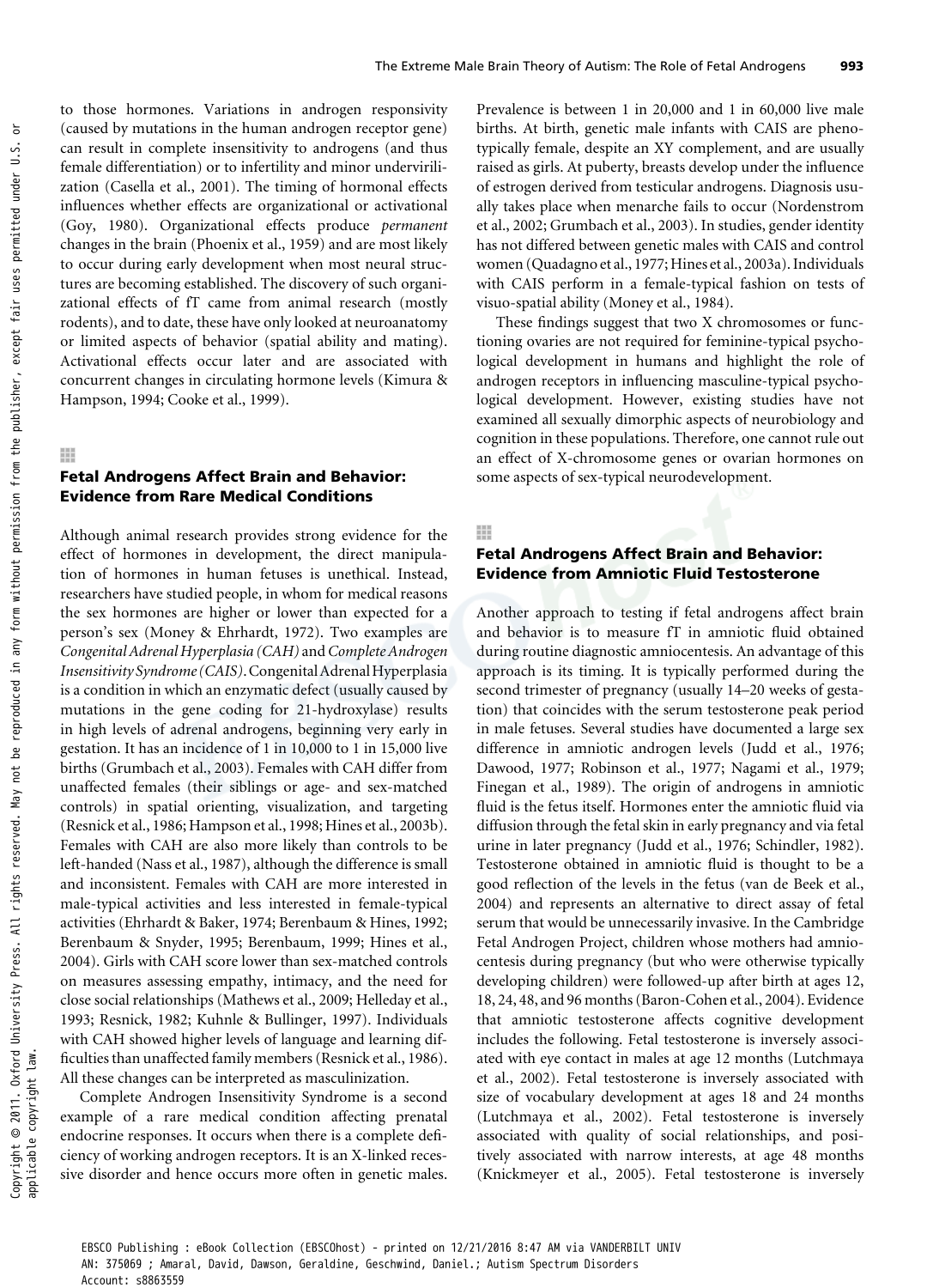associated with empathy at ages 48 and 96 months (Chapman et al., 2006; Knickmeyer et al., 2006). Fetal testosterone is positively associated with "systemizing" at age 96 months (Auyeung et al., 2006). Fetal testosterone is positively associated with performance on the EFT, as a measure of attention to detail, at age 96 months (Auyeung et al., submitted). The effect sizes in these studies range from 0.2 to 0.4. Because all of these domains of behavior (eye contact, language development, quality of social relationships, narrow interests, empathy, systemizing, and embedded figures/attention to detail) show sexual dimorphism and may be hyper-masculinized in ASDs, it raises the question as to whether fetal testosterone plays a role in the development of autism. In the final section, we review evidence that androgens—especially fetal testosterone—may play a role in autism or autistic traits.

#### Á

# **The Role of Sex Steroid Hormones in Autism Spectrum Disorders or Autistic Traits**

 Evidence that supports a role for hormones in the development of ASDs is preliminary and includes the following: Androgen-related medical conditions such as polycystic ovary syndrome (PCOS), ovarian growths, and hirsutism occur with elevated rates in women with AS and in mothers of children with autism (Ingudomnukul et al., 2007 ). Girls with CAH have a higher AQ score than their unaffected sisters (Knickmeyer et al., 2006c). Children with AS and children with classic autism have lower 2D:4D ratios than typical developing children (Manning et al., 2001; Milne et al., 2006). The ratio of the second digit to the fourth digit (2D:4D ratio) is lower in men than in women. The 2D:4D ratio is fixed by week 14 of fetal life (Garn et al., 1975) and is influenced by testosterone (Manning et al., 2002). This suggests children with ASD have been exposed to higher amounts of androgens. A subset of male adolescents with autism show hyper-androgeny, or elevated levels of androgens, and precocious puberty (Tordjman et al., 1997 ). Delayed menarche has also been found in females with AS (Knickmeyer et al., 2006; Ingudomnukul et al., 2007). Puberty timing reflects hormonal programming of the hypothalamic-pituitary-gonadal axis during gestation (Grumbach & Shaw, 1998).

 Left-handedness and ambidexterity are more common in typical males (Peters, 1991) and individuals with autism (Gillberg, 1983 ). Body asymmetries are related to prenatal sex hormones and breast or testis size on the left versus right sides of the body are related to cognition (Kimura, 1999 ). Fetal testosterone is implicated in left-handedness and asymmetric lateralization (Fein et al., 1985; Satz et al., 1985; Soper et al., 1986; McManus et al., 1992). The typical male brain is heavier than the female brain, a difference that partly results from fT exposure (Hines, 2004). Individuals with autism have even heavier brains than typical males (Hardan et al., 2001). Amniotic fT levels are positively associated with higher scores

(indicating greater number of autistic traits) on the CAST and on the child autism spectrum quotient (AQ-C) (Auyeung et al., 2008). These findings are consistent with the fetal androgen theory of autism, although the ultimate test of this theory will require testing between fetal testosterone and clinically diagnosed ASDs. The latter will require much larger samples than have previously been tested.

 It is important in a review chapter such as this to summarize criticisms of the fetal androgen theory of ASDs. First, if autism is an extreme of the typical male behavioral profile, why do people with ASD not show high levels of aggression or a strong interest in competitive sports? We suspect this criticism reflects a misunderstanding of the different roles that fetal as opposed to current (circulating) testosterone play. The latter may well affect aggression and competitiveness, but fetal androgens may selectively affect very different aspects of cognition such as attention to detail and empathy. This remains to be tested. Second, given that testosterone interacts with multiple systems in the body, why single it out for a special role? We acknowledge that if fT plays a role in ASDs, it is likely to do this in complex ways, as testosterone modulates neurotransmitters (such as GABA) as well as peptide hormones (such as oxytocin), to name just two examples. Understanding such relationships will require testing of multiple systems within the same experiment. Third, given that amniotic testosterone is currently only studied in humans via amniocentesis and only 6% of pregnant women undergo amniocentesis, does this not lead to potentially biased samples? We acknowledge this bias but would note that currently this is the only ethical way to study fT because amniocentesis itself carries a risk of inducing miscarriage (in 2% of cases) and so cannot be justified purely for research on a randomly selected, and therefore representative, sample of pregnant women. The main risk of bias comes from higher maternal age because this is one reason why women are referred for an amniocentesis (being older than 35 years old). For this reason, maternal age is entered as a variable in the regression analysis. All fT effects that have been found remain significant after removing any variance because of maternal age.

 A further criticism is that if sex differences in the population are only found when one compares equal numbers of males and females, and if studies of ASDs tend to be biased toward males, is the extreme male brain theory really just a reflection that ASDs affect more males than females? This is a valid concern, but it is interesting that where it is possible to compare equal numbers of males and females with ASDs, typical sex differences are absent, which argues against any risk of circularity. Also, when fT effects are found on behavior, these are seen *within* sex, not just when the sexes are combined. This suggests these are hormone effects rather than a redescription of sex differences. Finally, Skuse and others have pointed out that sex-linked neural and behavioral phenotypes could emerge not just because of hormone effects but genetic effects. We agree that fT is only one of many mechanisms that are likely candidates for giving rise to such sex differences, and indeed our recent candidate gene study identified 10 genes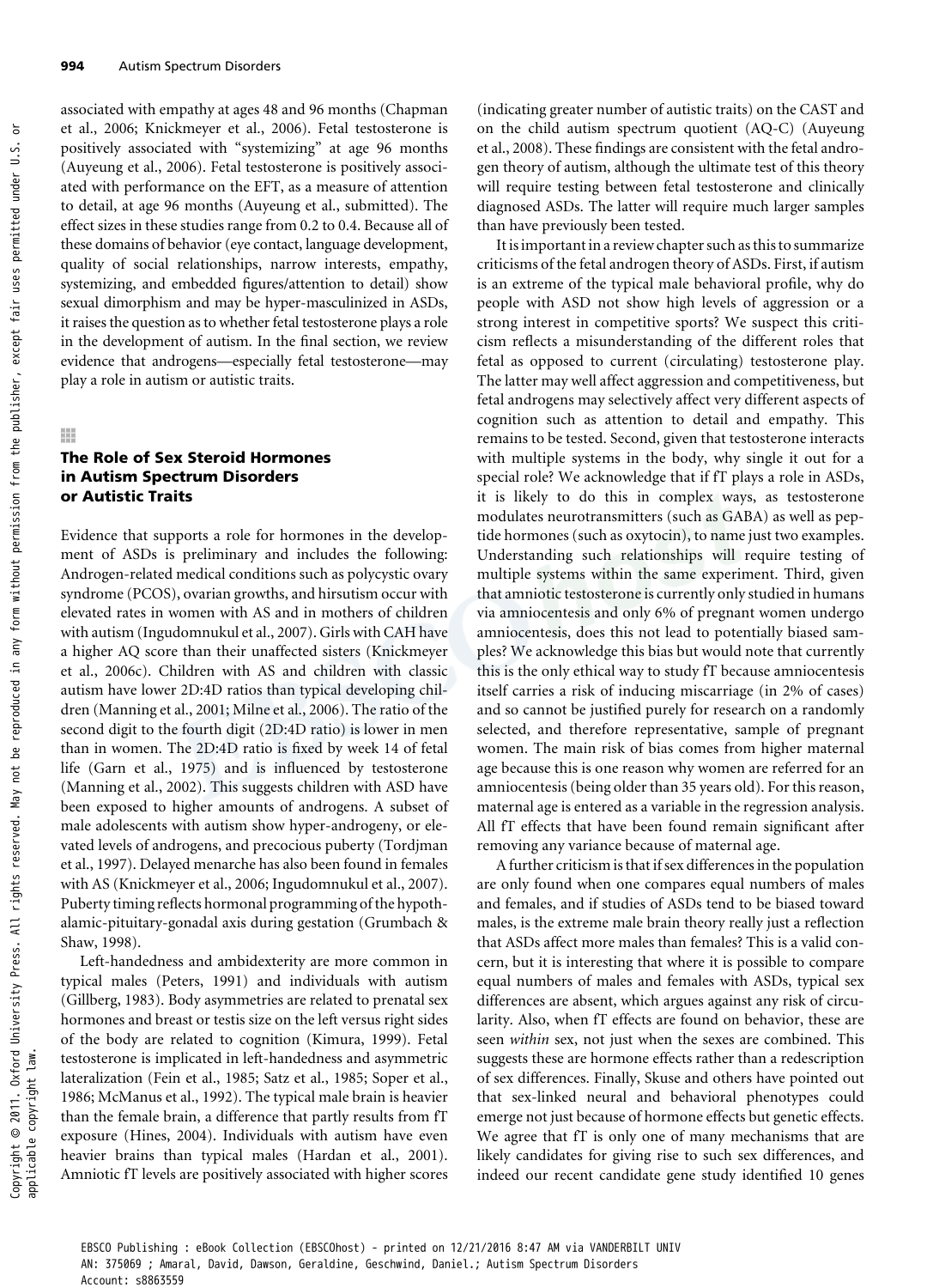involved in the sex steroid hormone pathway that were nominally associated with either autistic traits, empathy, or an ASD (Chakrabarti et al., 2009).

# **Conclusions**

Á

 The higher incidence of autism in male individuals might provide important clues to the etiology of the condition, which has been described as an "extreme of the male brain" (Baron-Cohen, 2002). The studies reviewed here suggest that prenatal testosterone could be involved in the sex differences in key areas of behavior in the general population (social development, language development, empathy, systemizing, and attention to detail) and to the male vulnerability to autism. These studies suggest that variations in fetal testosterone are related to individual differences in cognition and behavior in typically developing children, but caution needs to be taken when extrapolating these results to individuals with autism. Our ongoing collaboration with the biobank in Denmark that has thousands of amniotic samples will enable a test of the fetal testosterone theory in clinically diagnosed cases of ASD.

#### Á

#### **Challenges and Future Directions**

- Testing the fetal testosterone theory in relation to diagnosed ASD will require tens of thousands of amniotic samples because only 1 in 100 of these are expected to go on to develop an ASD.
- It is an assumption that amniotic testosterone reflects testosterone levels in the brain, but this remains untested.
- Ethically, if it were established that in ASD there are elevated fetal testosterone levels, this does not mean a treatment implication is to block fT, as fT is likely to be involved in many systems, not just the development of autistic traits.

# **Example 3 UGGESTED READINGS**

- Baron-Cohen, S. (2002). The extreme male brain theory of autism. *Trends in Cognitive Science, 6* , 248 – 254 .
- Baron-Cohen, S., Lutchmaya, S., & Knickmeyer, R. (2004). Prenatal testosterone in mind: Amniotic fluid studies. Cambridge, MA: MIT/Bradford Books.
- Baron-Cohen, S., Knickmeyer, R., & Belmonte M. K. (2005). Sex differences in the brain: Implications for explaining autism. *Science, 310* , 819 – 823 .

## **ACKNOWLEDGMENTS**

 SBC was supported by grants from the Nancy Lurie Marks Family Foundation and the MRC UK during the period of this work. We are grateful to Svetlana Lutchmaya, Bhismadev Chakrabarti, and Mike Lombardo for valuable discussions.

# **KEFERENCES**

- A.P.A. (1994). DSM-IV Diagnostic and Statistical Manual of Mental Disorders, 4th Edition. Washington DC: American Psychiatric Association.
- Auyeung, B., Baron-Cohen, S., Chapman, E., Knickmeyer, R., Taylor, K., & Hackett, G. (2006). Fetal testosterone and the Child Systemizing Quotient (SQ-C). *European Journal of Endrocrinology, 155* , 123 – 130 .
- Auyeung, B., Baron-Cohen, S., Chapman, E., Knickmeyer, R., Taylor, K., & Hackett, G. (2008). Fetal testosterone and autistic traits . *British Journal of Psychology* . online.
- Auyeung, B., Baron-Cohen, S., Wheelwright, S., Samarawickrema, N., & Atkinson, M. (2009). The Children's Empathy Quotient (EQ-C) and Systemizing Quotient (SQ-C): Sex differences in typical development and of autism spectrum conditions . *Journal of Autism and Developmental Disorders* , *39* , 1509 – 1521 .
- Auyeung, B., Baron-Cohen, S., Ashwin, E., Knickmeyer, R., Taylor, K., Hackett, G., et al. (2009). Fetal testosterone predicts sexually differentiated childhood behavior in girls and in boys . *Psychological Science* , *20* , 144 – 148 .
- Baron-Cohen, S. (2002). The extreme male brain theory of autism. *Trends in Cognitive Science* , *6* , 248 – 254 .
- Baron-Cohen, S. (2003). The Essential Difference: Men, Women and the Extreme Male Brain. London: Penguin.
- Baron-Cohen, S. & Wheelwright, S. (2003). The Friendship Questionnaire (FQ): An investigation of adults with Asperger Syndrome or High Functioning Autism, and normal sex differences. Journal of Autism and Developmental Disorders, 33, 509-517.
- Baron-Cohen, S. & Wheelwright, S. (2004). The Empathy Quotient (EQ) . An investigation of adults with Asperger Syndrome or High Functioning Autism, and normal sex differences . *Journal of Autism and Developmental Disorders, 34* , 163 – 175 .
- Baron-Cohen, S., Lutchmaya, S., & Knickmeyer, R. (2004). Prenatal testosterone in mind: Amniotic fluid studies. Cambridge, MA: MIT/Bradford Books.
- Baron-Cohen, S., Knickmeyer, R., & Belmonte, M. K. (2005). Sex differences in the brain: Implications for explaining autism. *Science, 310* , 819 – 823 .
- Baron-Cohen, S., Jolliffe, T., Mortimore, C., & Robertson, M. (1997). Another advanced test of theory of mind: Evidence from very high functioning adults with autism or Asperger Syndrome. *Journal of Child Psychology and Psychiatry, 38* , 813 – 822 .
- Baron-Cohen, S., Hoekstra, R. A., Knickmeyer, R., & Wheelwright, S. (2006). The Autism-Spectrum Quotient (AQ)-Adolescent version. *Journal of Autism and Developmental Disorders*, 36,  $343 - 350$ .
- Baron-Cohen, S., Ring, H., Wheelwright, S., Bullmore, E., Brammer, M., Simmons, A., & Williams, S. (1999). Social intelligence in the normal and autistic brain: An fMRI study. European Journal of Neuroscience, 11, 1891-1898.
- Baron-Cohen, S., Wheelwright, S., Skinner, R., Martin, J., & Clubley, E. (2001). The Autism Spectrum Quotient (AQ): Evidence from Asperger Syndrome/High Functioning Autism, Males and Females, Scientists and Mathematicians . *Journal of*  Autism and Developmental Disorders, 31, 5-17.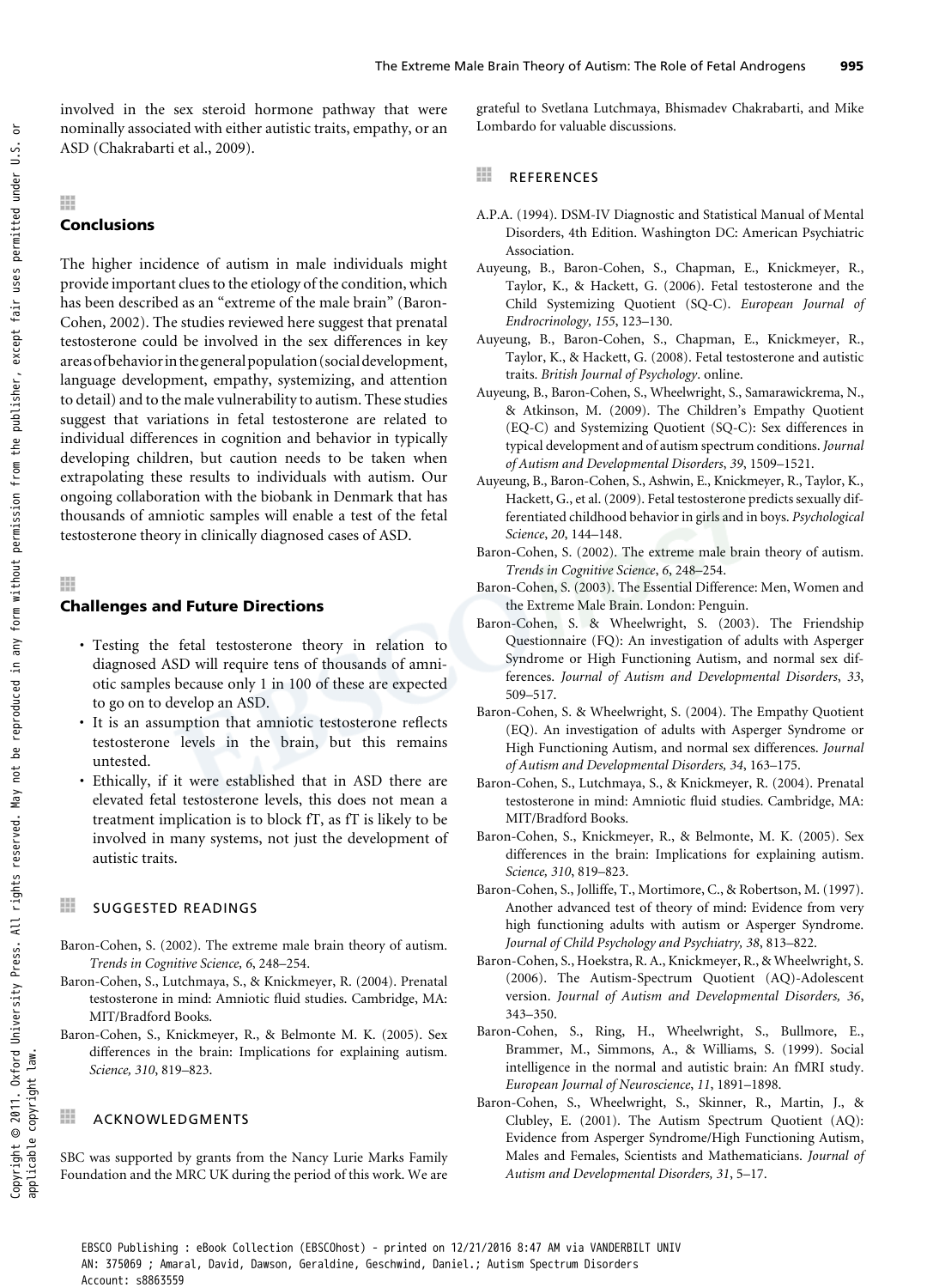- Baron-Cohen, S., Wheelwright, S., Scahill, V., Lawson, J., & Spong, A. (2001). Are intuitive physics and intuitive psychology independent? *Journal of Developmental and Learning Disorders*, 5, 47–78.
- Baron-Cohen, S., Richler, J., Bisarya, D., Gurunathan, N., & Wheelwright, S. (2003). The Systemising Quotient (SQ): An investigation of adults with Asperger Syndrome or High Functioning Autism and normal sex differences . *Philosophical Transactions of the Royal Society, 358* , 361 – 374 .
- Baron-Cohen, S., Ring, H., Chitnis, X., Wheelwright, S., Gregory, L., et al. (2006). fMRI of parents of children with Asperger Syndrome: A pilot study. *Journal of Brain Cognition*, 61, 122-130.
- Berenbaum, S. & Hines, M. (1992). Early androgens are related to childhood sex-typed toy preferences . *Psychological Medicine, 3* , 203 – 206 .
- Berenbaum, S. A. (1999). Effects of early androgens on sex-typed activities and interests in adolescents with congenital adrenal hyperplasia. *Hormones and Behavior*, 35(1), 102-110.
- Berenbaum, S. A. & Snyder, E. (1995). Early hormonal influences on childhood sex-typed activity and playmate preferences: Implications for the development of sexual orientation. *Developmental Psychology, 31* , 31 – 42 .
- Casella, R., Maduro, M. R., Lipshultz, L. I., & Lamb, D. J. (2001). Significance of the polyglutamine tract polymorphism in the androgen receptor. *Urology*, 58, 651-656.
- Chakrabarti, S. & Fombonne, E. (2001). Pervasive Developmental Disorders in pre-school children . *Journal of the American Medical Association, 285* , 3093 – 3099 .
- Chapman, E., Baron-Cohen, S., Auyeung, B., Knickmeyer, R., Taylor, K., & Hackett, G. (2006). Fetal testosterone and empathy: Evidence from the Empathy Quotient (EQ) and the "Reading the Mind in the Eyes" Test . *Social Neuroscience,* 1, 135-148.
- Clark, M. M. & Galef, B. G. ( 1998 ). Effects of intraurine positioin on the behaviour and genital morphology of litter-bearing rodents . *Developmental Neurology, 14* , 197 – 211 .
- Collaer, M. & Hines, M. (1995). Human behavioural sex differences: A role for gonadal hormones during early development? *Psychological Bulletin, 118* , 55 – 107 .
- Constantino, J. N. & Todd, R. D. (2005). Intergenerational transmission of subthreshold autistic traits in the general population. *Biological Psychiatry* , *57* ( 6 ), 655 – 660 .
- Cooke, B. M., Tabibnia, G., & Breedlove, S. M. (1999). A brain sexual dimorphism controlled by adult circulating androgens. *Proceedings of the National Academy of Sciences of the United States of America, 96* (13), 7538 – 7540 .
- Courchesne, E., Redcay, E., & Kennedy, D. P. (2004). The autistic brain: Birth through adulthood . *Current Opinion in Neurology, 17*(4), 489-496.
- Dawood, M. Y. (1977). Hormones in amniotic fluid. American Journal of Obstetrics and Gynecology, 128, 576-583.
- Ehrhardt, A. A. & Bakerm, S. W. (1974). Fetal androgens, human central nervous system differentiation, and behavior sex differences . In R. C. Freidman, R. R. Richart, R. L. Van de Wiele (Eds.), *Sex differences in behavior* (pp. 33-51). New York: Wiley.
- Fein, D., Waterhouse, L., Lucci, D., Pennington, B., & Humes, M. (1985). Handedness and cognitve functions in pervasive developmental disorders. *Journal of Autism and Developmental Disorders, 15* , 323 – 333 .
- Finegan, J. A. , Bartleman, B. , & Wong, P. Y. ( 1989 ). A window for the study of prenatal sex hormone influences on postnatal development. *Journal of Genetic Psychology*, 150(1), 101-112.
- Fitch, R. H. & Denenberg, V. (1998). A role for ovarian hormones in sexual differentiation of the brain . *Behavioral and Brain Sciences* , *21* , 311 – 352 .
- Fombonne, E. ( 2005 ). The changing epidemiology of autism . *Journal of Applied Research in Intellectual Disabilities: JARID, 18* , 281 – 294 .
- Fuchs, F. & Klopper, A. (1983). *Endocrinology of Pregnancy*. Philadelphia: Harper & Row.
- Garn, S. M., Burdi, A. R., Babler, W. J., & Stinson, S. (1975). Early prenatal attainment of adult metacarpal-phalangeal rankings and proportions . *American Journal of Physical Anthropology, 43* ( 3 ), 327 – 332 .
- George, M., Costa, D., Kouris, K., Ring, H., & Ell, P. (1992). Cerebral blood flow abnormalities in adults with infantile autism. *Journal of Nervous and Mental Diseases, 180* , 413 – 417 .
- Geschwind, N. & Galaburda, A. M. (1985). Cerebral lateralization: Biological mechanisms, associations and pathology. III. A hypothesis and a program for research . *Archives of Neurology, 42* , 634 – 654 .
- Giedd, J. N., Snell, J. W., Lange, N., Rajapakse, J. C., Casey, B. J., Kozuch, P. L., et al. (1996). Quantitative magnetic resonance imaging of human brain development: ages 4-18 . *Cerebral Cortex, 6* , 551 – 560 .
- Gillberg, C. (1983). Autistic children's hand preferences: Results from an epidemiological study of infantile autism. Psychiatry *Research,*  $10(1)$ , 21-30.
- Golan, O., Baron-Cohen, S., & Hill, J. (2006). The Cambridge Mindreading (CAM) Face-Voice Battery: Testing complex emotion recognition in adults with and without Asperger syndrome. *Journal of Autism and Developmental Disorders*, 36, 169–183.
- Goy, R. W. (1980). Sexual Differentiation of the Brain. Cambridge, MA: The MIT Press.
- Grimshaw, G., Sitarenios, G., & Finegan, J. (1995). Mental rotation at 7 years: Relations with prenatal testosterone levels and spatial play experiences. *Brain and Cognition*, 29, 85-100.
- Grumbach, M. M. & Shaw, E. B. ( 1998 ). Further studies on the treatment of congenital adrenal hyperplasia with cortisone: IV. Effect of cortisone and compound B in infants with disturbed electrolyte metabolism, by John F. Crigler Jr, MD, Samuel H. Silverman, MD, and Lawson Wilkins, MD, Pediatrics, 1952;10:397–413 . *Pediatrics, 102* , 215 – 221 .
- Grumbach, M. M., Hughes, I. A., & Conte, F. A. (2003). Disorders of sex differentiation . In P. R. Larsen, H. M. Kronenburg, S. Melmed, K. S. Polansky (Eds.), *Williams Textbook of*  **Endocrinology**. Philadelphia: Saunders.
- Hampson, E., Rovet, J. F., & Altmann, D. (1998). Spatial reasoning in children with congenital adrenal hyperplasia due to 21-hydroxylase deficiency . *Developmental Neuropsychology,* 14, 299-320.
- Hardan, A. Y. , Minshew, N. J. , Harenski, K. , & Keshavan, M. S. (2001). Posterior Fossa Magnetic Resonance Imaging in Autism. Journal of the American Academy of Child and Adolescent Psychiatry,  $40(6)$ , 666-672.
- Helleday, J., Edman, G., Ritzen, E. M., & Siwers, B. (1993). Personality characteristics and platelet MAO activity in women with congenital adrenal hyperplasia (CAH) . *Psychoneuroendocrinology, 18* , 343 – 354 .
- Herbert, M. R., Ziegler, D. A., Makris, N., Filipek, P. A., Kemper, T. L., Normandin, J. J. et al. (2004). Localization of white matter volume increase in autism and developmental language disorder. Annals of Neurology, 55(4), 530-540.

EBSCO Publishing : eBook Collection (EBSCOhost) - printed on 12/21/2016 8:47 AM via VANDERBILT UNIV AN: 375069 ; Amaral, David, Dawson, Geraldine, Geschwind, Daniel.; Autism Spectrum Disorders  $Accoun+1$   $c906700$ 

applicable copyright law.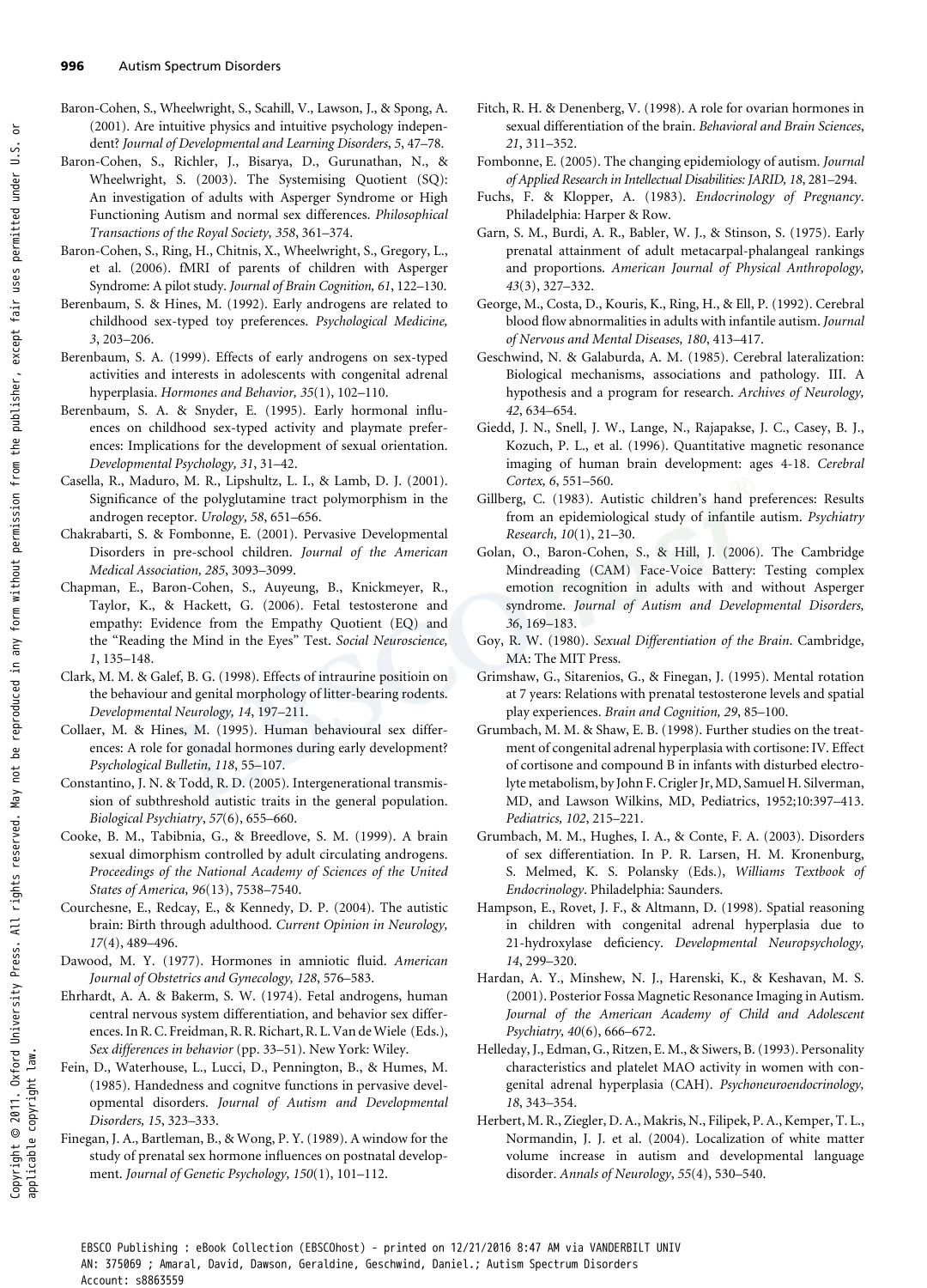- Hines, M. (2004). *Brain Gender*. Oxford & New York: Oxford University Press .
- Hines, M., Ahmed, S. F., & Hughes, I. A. (2003a). Psychological outcomes and gender-related development in complete androgen insensitivity syndrome. Archives of Sexual Behavior, 32, 93-101.
- Hines, M., Brook, C., & Conway, G. S. (2004). Androgen and psychosexual development: Core gender identity, sexual orientation and recalled childhood gender role behavior in women and men with congenital adrenal hyperplasia (CAH) . *Journal of Sex Research,*  $41(1)$ , 75-81.
- Hines, M. , Fane, B. A. , Pasterski, V. L. , Mathews, G. A. , Conway, G. S., Brook, C. (2003b). Spatial abilities following prenatal androgen abnormality: Targeting and mental rotations performance in individuals with congenital adrenal hyperplasia . *Psychoneuro*endocrinology, 28, 1010-1026.
- Hoekstra, R. A. , Bartels, M. , Cath, D. C. , & Boomsma, D. I. ( 2008 ). Factor Structure, Reliability and Criterion Validity of the Autism-Spectrum Quotient (AQ): A Study in Dutch Population and Patient Groups. *Journal of Autism and Developmental Disorders* .
- Ingudomnukul, E., Baron-Cohen, S., Knickmeyer, R., & Wheelwright, S. (2007). Elevated rates of testosterone-related disorders in a sample of women with autism spectrum conditions. Hormones and Behavior, 51, 597-604.
- Jancke, L., Staiger, J. F., Schlaug, G., Huang, Y., & Steinmetz, H. (1997). The relationship between corpus callosum size and forebrain volume. *Cerebral Cortex*,  $7(1)$ , 48-56.
- Jolliffe, T. & Baron-Cohen, S. (1997). Are people with autism or Asperger's Syndrome faster than normal on the Embedded Figures Task? *Journal of Child Psychology and Psychiatry, and Allied Disciplines, 38* , 527 – 534 .
- Jost, A. (1961). The role of fetal hormones in prenatal development. *Harvey Lectures, 55, 201-226.*
- Jost, A. (1970). Hormonal factors in the sex differentiation of the mammalian foetus. *Philosophical Transactions of the Royal* Society of London, 259(828), 119-130.
- Jost, A. (1972). A new look at the mechanisms controlling sex differentiation in mammals . *The Johns Hopkins Medical Journal,* 130, 38-53.
- Judd, H. L., Robinson, J. D., Young, P. E., & Jones, O. W. (1976). Amniotic fluid testosterone levels in midpregnancy. Obstetrics and Gynecology,  $48(6)$ , 690-692.
- Kimura, D. (1999). Sex and Cognition. Cambridge, MA: MIT Press.
- Kimura, D. & Hampson, E. (1994). Cognitive pattern in men and women is influenced by fluctuations in sex hormones. *Current Directions in Psychological Science, 3* , 57 – 61 .
- Knickmeyer, R., Baron-Cohen, S., Raggatt, P., & Taylor, K. (2005). Fetal testosterone, social cognition, and restricted interests in children . *Journal of Child Psychology and Psychiatry, and Allied Disciplines*, 45, 1-13.
- Knickmeyer, R., Baron-Cohen, S., Hoekstra, R., & Wheelwright, S. (2006). Age of menarche in females with autism spectrum conditions . *Developmental Medicine and Child Neurology, 48* , 1007-1008.
- Knickmeyer, R., Baron-Cohen, S., Raggatt, P., Taylor, K., & Hackett, G. (2006). Fetal testosterone and empathy. *Hormones* and Behavior, 49(3), 282-292.
- Knickmeyer, R., Baron-Cohen, S., Fane, B. A., Wheelwright, S., Mathews, G. A., et al. (2006). Androgens and autistic traits: A study of individuals with congenital adrenal hyperplasia . *Hormones and Behavior, 50, 148-153.*
- Kuhnle, U. & Bullinger, M. (1997). Outcome of congenital adrenal hyperplasia. *Pediatric Surgery International*, 12, 511-515.
- Lawson, J., Baron-Cohen, S., & Wheelwright, S. (2004). Empathising and systemising in adults with and without Asperger Syndrome. *Journal of Autism and Developmental Disorders, 34* , 301 – 310 .
- Lutchmaya, S., Baron-Cohen, S., & Raggatt, P. (2002). Fetal testosterone and vocabulary size in 18- and 24-month-old infants . *Infant*  Behavior and Development, 24(4), 418-424.
- Lutchmaya, S., Baron-Cohen, S., & Raggatt, P. (2002). Fetal testosterone and eye contact in 12 month old infants . *Infant Behavior and Development, 25* , 327 – 335 .
- Mallin, S. R. & Walker, F. A. ( 1972 ). Effects of the XYY karyotype in one of two brothers with congenital adrenal hyperplasia. *Clinical Genetics, 3* , 490 – 494 .
- Manning, J., Baron-Cohen, S., Wheelwright, S., & Sanders, G. (2001). Autism and the ratio between 2nd and 4th digit length. *Developmental Medicine and Child Neurology, 43* , 160 – 164 .
- Manning, J. T., Martin, S., Trivers, R. L., & Soler, M. (2002). 2nd to 4th digit ratio and offspring sex ratio . *Journal of Theoretical Biology, 217*(1), 93-95.
- Mathews, G. A., Fane, B. A., Conway, G. S., Brook, C. G., & Hines, M. ( 2009 ). Personality and congenital adrenal hyperplasia: Possible effects of prenatal androgen exposure . *Hormones and Behavior, 55* , 285 – 291 .
- McManus, I. C., Murray, B., Doyle, K., & Baron-Cohen, S. (1992). Handedness in childhood autism shows a dissociation of skill and preference. *Cortex*, 28, 373-381.
- Merke, D. P., Fields, J. D., Keil, M. F., Vaituzis, A. C., Chrousos, G. P., & Giedd, J. N. ( 2003 ). Children with classic congenital adrenal hyperplasia have decreased amygdala volume: Potential prenatal and postnatal hormone effects . *Journal of Clinical Endocrinology and Metabolism* , *88* , 1760 – 1765 .
- Milne, E., White, S., Campbell, R., Swettenham, J., Hansen, P., & Ramus, F. (2006). Motion and Form Coherence Detection in Autistic Spectrum Disorder: Relationship to Motor Control and 2:4 Digit Ratio . *Journal of Autism and Developmental Disorders,* 36, 1–13.
- Money, J. & Ehrhardt, A. A. ( 1972 ). *Man and Woman, Boy and Girl* . Baltimore: Johns Hopkins University Press.
- Money, J., Schwartz, M., & Lewis, V. G. (1984). Adult erotosexual status and fetal hormonal mASDulinization and demAS-Dulinization: 46,XX congenital virilizing adrenal hyperplasia and 46,XY androgen-insensitivity syndrome compared. *Psychoneuroendocrinology, 9* , 405 – 414 .
- Nagami, M., McDonough, P., Ellegood, J., & Mahesh, V. (1979). Maternal and amniotic fluid steroids throughout human pregnancy. American Journal of Obstetrics and Gynaecology, 134, 674-680.
- Nass, R. , Baker, S. , Speiser, P. , Virdis, R. , Balsamo, A., Cacciari, E., et al. (1987). Hormones and handedness: Left-hand bias in female adrenal hyperplasia patients. *Neurology*, 37, 711-715.
- Nordenstrom, A., Servin, A., Bohlin, G., Larsson, A., & Wedell, A. (2002). Sex-typed toy play behavior correlates with the degree of prenatal androgen exposure assessed by CYP21 genotype in girls with congenital adrenal hyperplasia . *Journal of Clinical*  Endocrinology and Metabolism, 87, 5119-5124.
- Peters, M. (1991). Sex, handedness, mathematical ability, and biological causation. *Canadian Journal of Psychology*, 45(3), 415 - 419.
- Phoenix, C. H., Goy, R. W., Gerall, A. A., & Young, W. C. (1959). Organizing action of prenatally administered testosterone